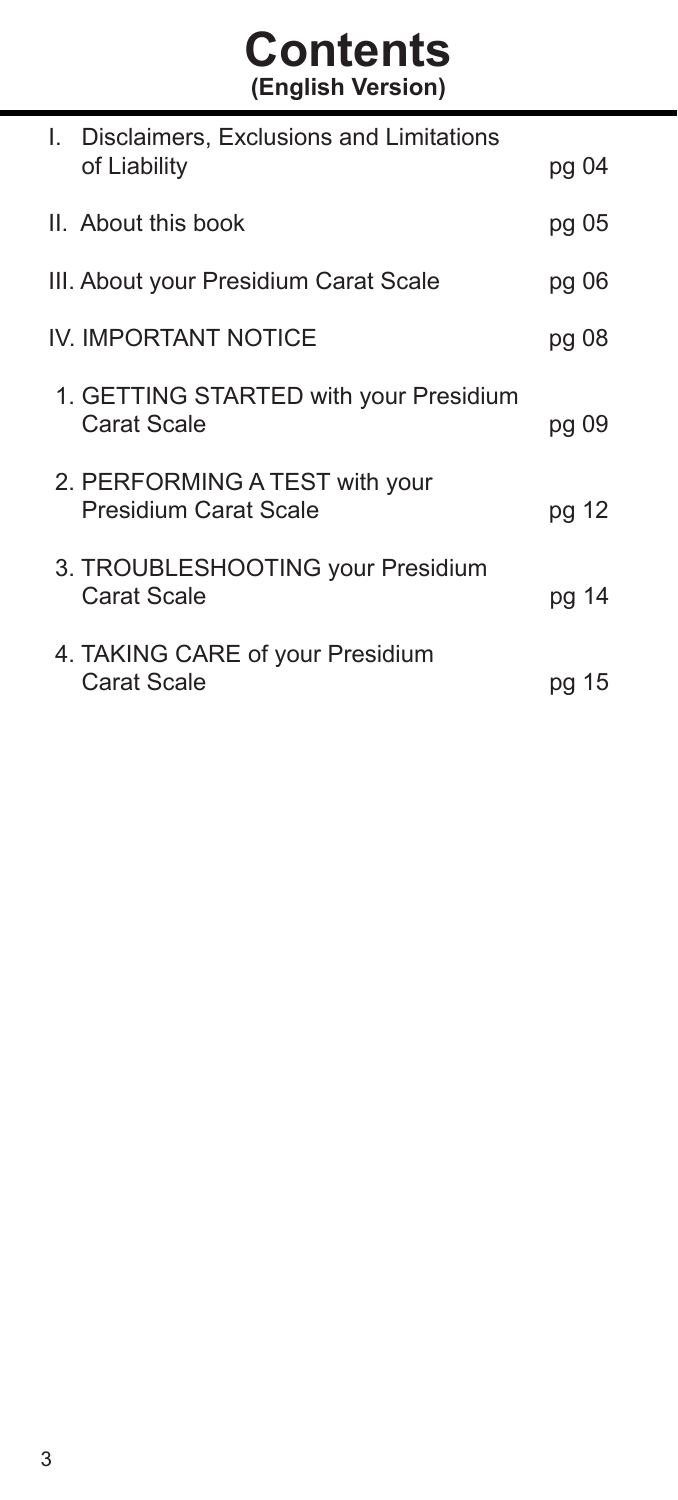PLEASE READ AND NOTE PRESIDIUM WARRANTY TERMS AND CONDITIONS as stated in the warranty card. Presidium warranty for its testers are subject to proper use by its users in accordance with all the terms and conditions as stated in the relevant user handbook and shall cover only manufacturing defects.

Due to continuous product improvement, Presidium reserves the right to revise all documents including the right to make changes to the handbook without notice and without obligation to notify any person of such revisions or changes. Users are advised to check Presidium's website http://www.presidium.com.sg/ from time to time.

Presidium shall not be responsible for any damage or loss resulting from the use of this tester or handbook, and under no circumstances shall Presidium, its manufacturer or any of its subsidiaries, licensors, distributors, resellers, servants and/or agents be liable for any direct or indirect damages, resulting from the use of this tester.

TO THE MAXIMUM EXTENT PERMITTED BY APPLICABLE LAW, under no circumstances shall Presidium, its manufacturer or any of its subsidiaries,<br>licensors. distributors. resellers. servants and/or distributors. agents be responsible for any special, incidental, consequential or indirect damages howsoever caused.

The tester or Presidium Carat Scale (PCS-100n) referred to in this handbook is provided and/or sold on an "as is" basis. Except as required by applicable law, no warranties of any kind, either expressed or implied, including, but not limited to, the implied warranties of merchantability and fitness for a particular purpose.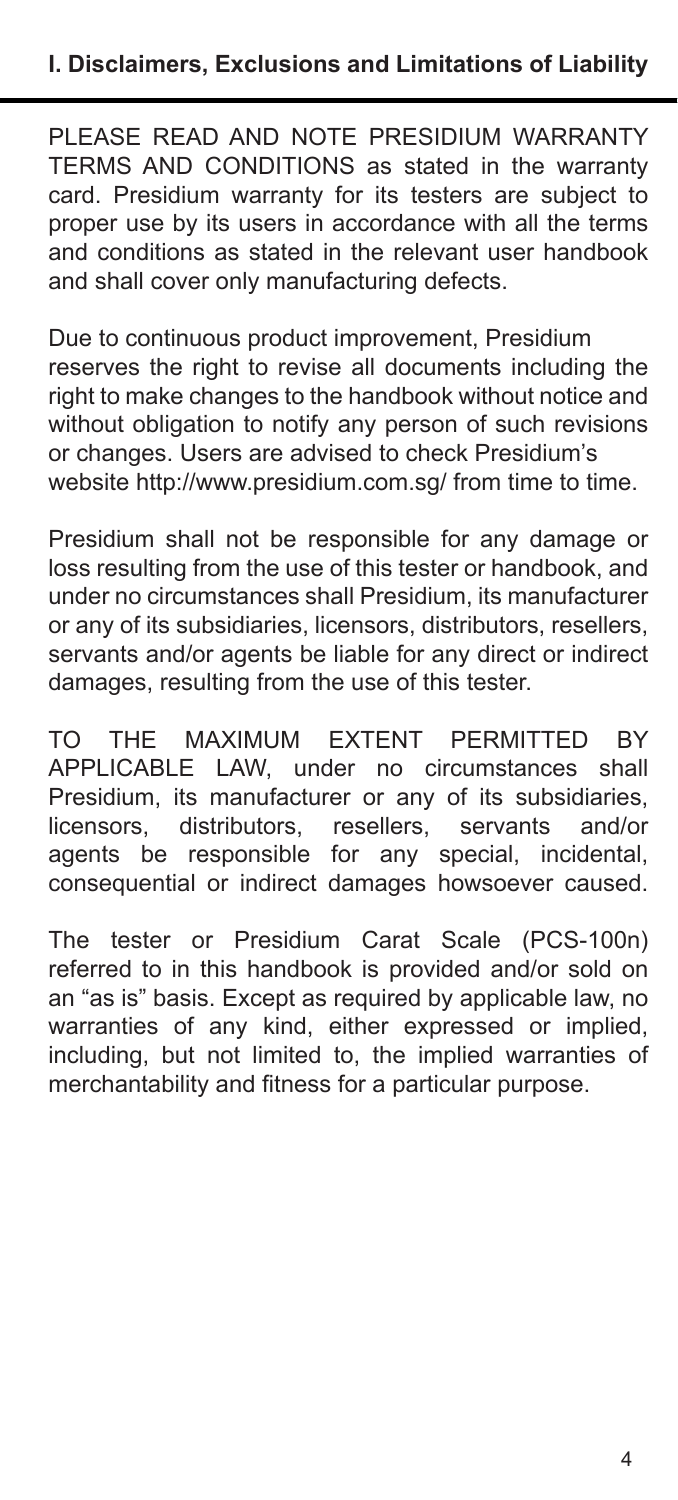Thank you for purchasing the Presidium Carat Scale (PCS-100n).

This handbook is designed to help you set up your scale and describes all you need to know about how to use your scale accurately and take care of it in line with its<br>requirements. Please read these instructions requirements. Please read these instructions carefully and keep them handy for future reference.

This book also contains the terms and conditions in relation to the use of the tester including the **Disclaimer, EXCLUSION and Limitation of Liability clauses stated above in Section I.**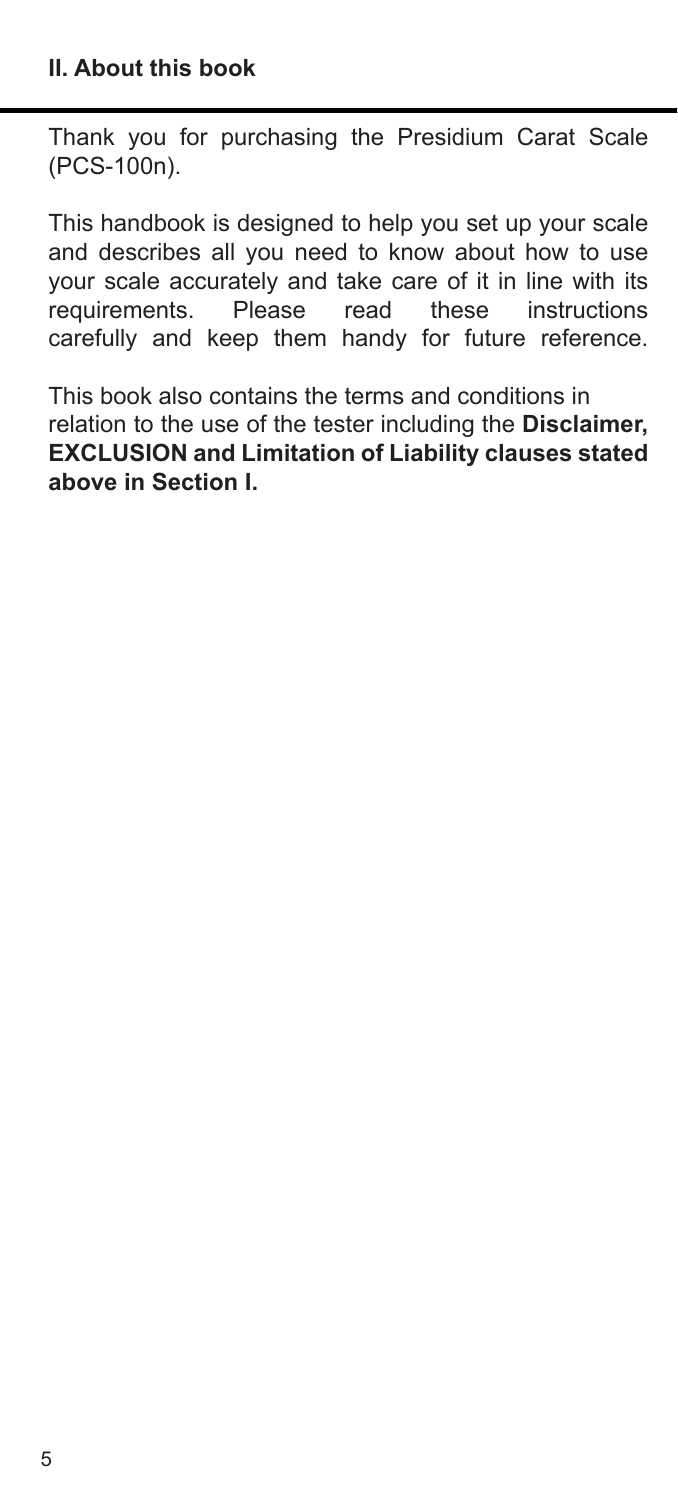The Presidium Carat Scale utilizes a strain gauge load-cell to provide output in terms of millivolts, which is then converted to weight by a micro-controller inside the scale.

## **The Presidium Carat Scale features the following:**

- Four conversion options (gram, carat, ounce, grain)
- Three trays for different uses

## **Product specifications:**

- Weighing capacity:  $100.00$ ct/20.000g<br>• Division size:  $d=0.01$ ct/0.002g
- Division size: d=0.01ct/0.002g

## **Included in your package:**

- Presidium Carat Scale (PCS-100n)
- Tray
- Quick Guide
- QR Code Card
- Protective carrying case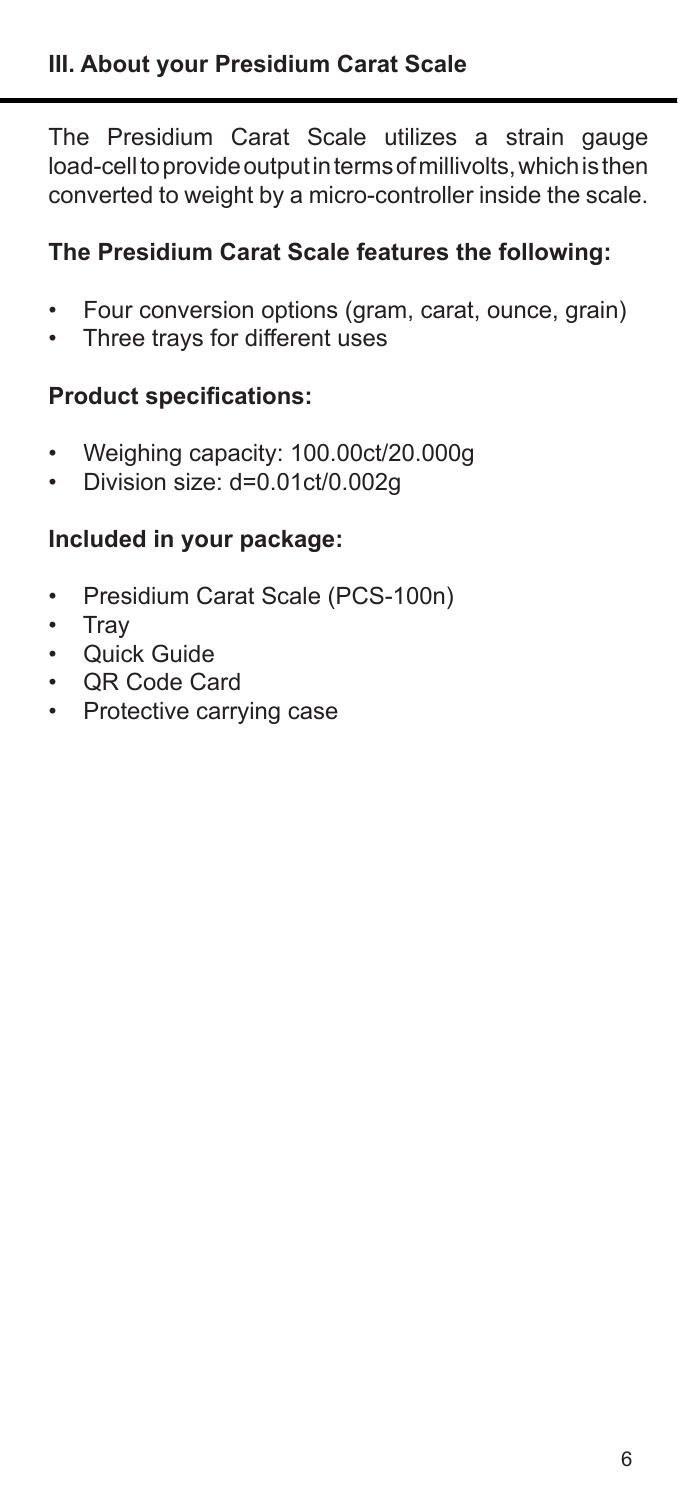

| 1  | Display Window            |
|----|---------------------------|
| 2  | <b>Calibration Button</b> |
| 3  | Mode Button               |
| 4  | Tray                      |
| 5  | <b>Transparent Lid</b>    |
| 6  | <b>Opening Recess</b>     |
| 7  | <b>Battery Cover</b>      |
| 8  | Reference Load (20g)      |
| 9  | <b>USB Inlet</b>          |
| 10 | Vessel                    |
| 11 | <b>TARE Button</b>        |
| 12 | <b>ON/OFF Button</b>      |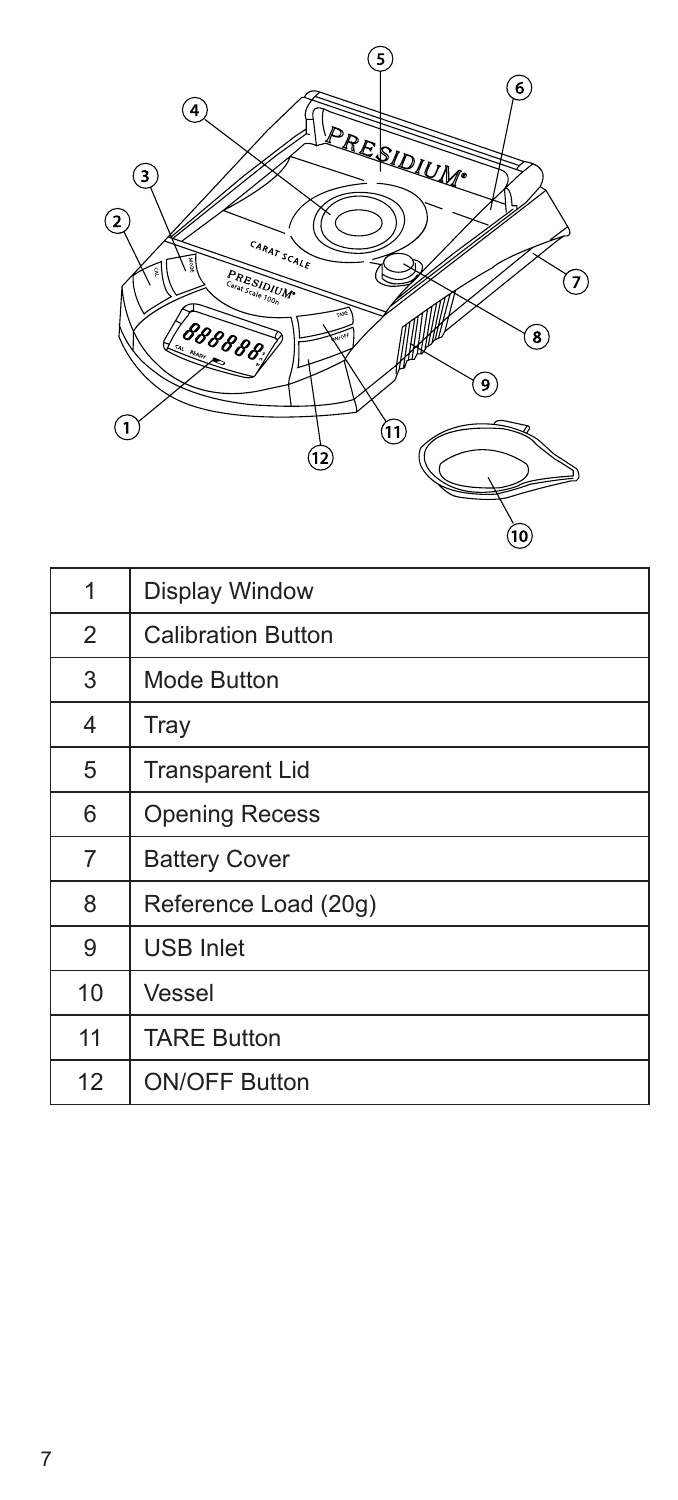- Keep the tester dry. Precipitation and all types of liquids or moisture can contain minerals that will corrode electronic circuits. If your tester does get wet, remove the battery, and allow the tester to dry completely before replacing it.
- Do not use, store or expose the scale in dusty and dirty areas. Its moving parts and electronic components can be damaged.
- Do not use, store or expose the scale in hot areas. High temperatures can damage or shorten the life of the tester, damage batteries, and warp or melt certain plastics.
- Do not use, store or expose the scale in cold areas. When the tester returns to its normal temperature moisture can form inside the tester and damage electronic circuit boards.
- Do not attempt to open the scale other than as instructed in this handbook.
- Do not drop, knock, or shake the scale. Rough handling might break internal circuit boards and fine mechanics.
- Do not use harsh chemicals, cleaning solvents, or strong detergents to clean the scale.
- Do not paint the tester. Paint can clog the moving parts and prevent proper operation.

If the tester is not working properly, kindly contact Presidium Customer Service at service@presidium.com.sg or:

Presidium Instruments Pte Ltd Unit 7, 207 Henderson Road Singapore 159550 Attn: Customer Service Executive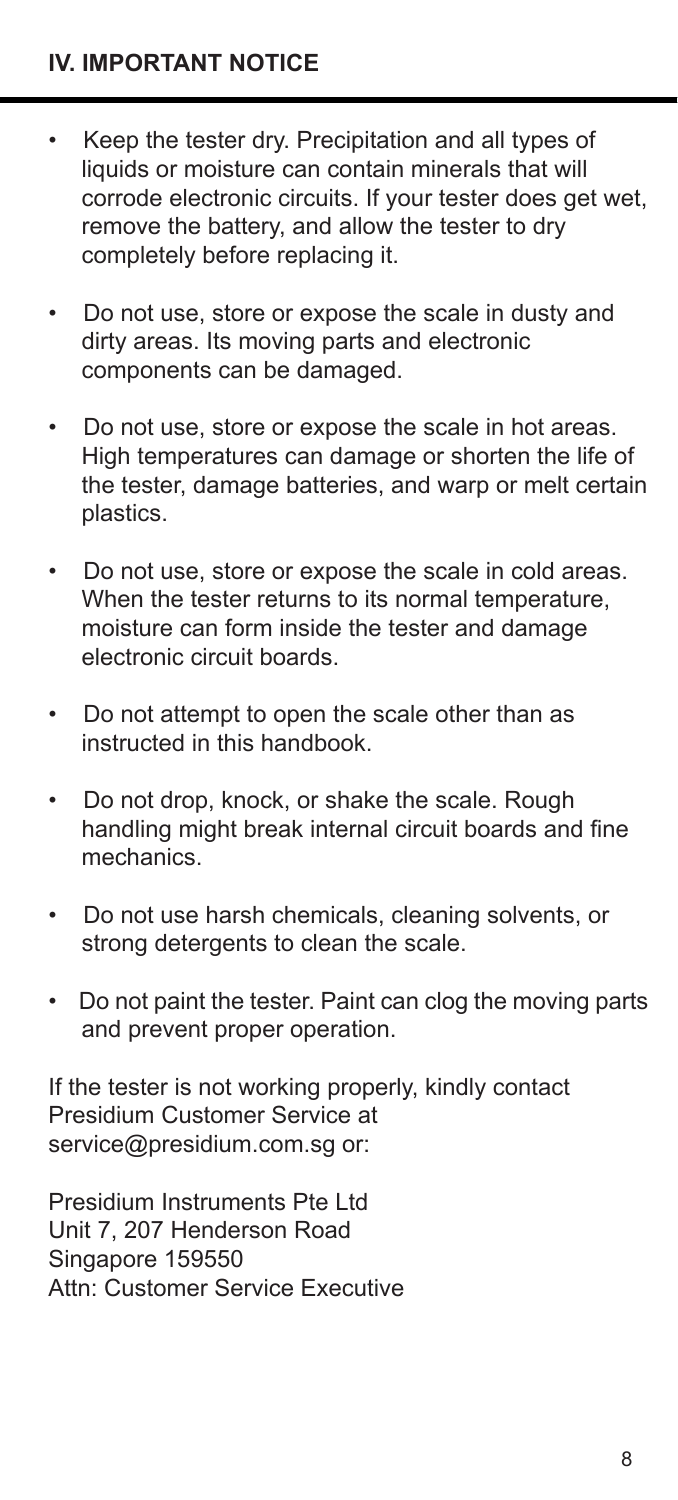#### **1. GETTING STARTED with your Presidium Carat Scale**

## **Powering up your Presidium Carat Scale**

This scale can be powered by either the use of an USB adaptor (optional item sold separately) or through the use of batteries. If AC adaptor is used, connect one end of the AC adaptor to the tester and the other end directly into a suitable electrical outlet. Please ensure that only the adaptor supplied by Presidium is used **(Fig. 1.1).** 



#### Fig. 1.1

If batteries are used (4 x AAA batteries), take note of the positive (+) and negative (-) directions of batteries when inserting the batteries into the scale **(Fig. 1.2).** The use of alkaline batteries is preferred, as it should generally give approximately two and a half hours of continuous operation, while the use of ordinary batteries will give a shorter working life.



Fig. 1.2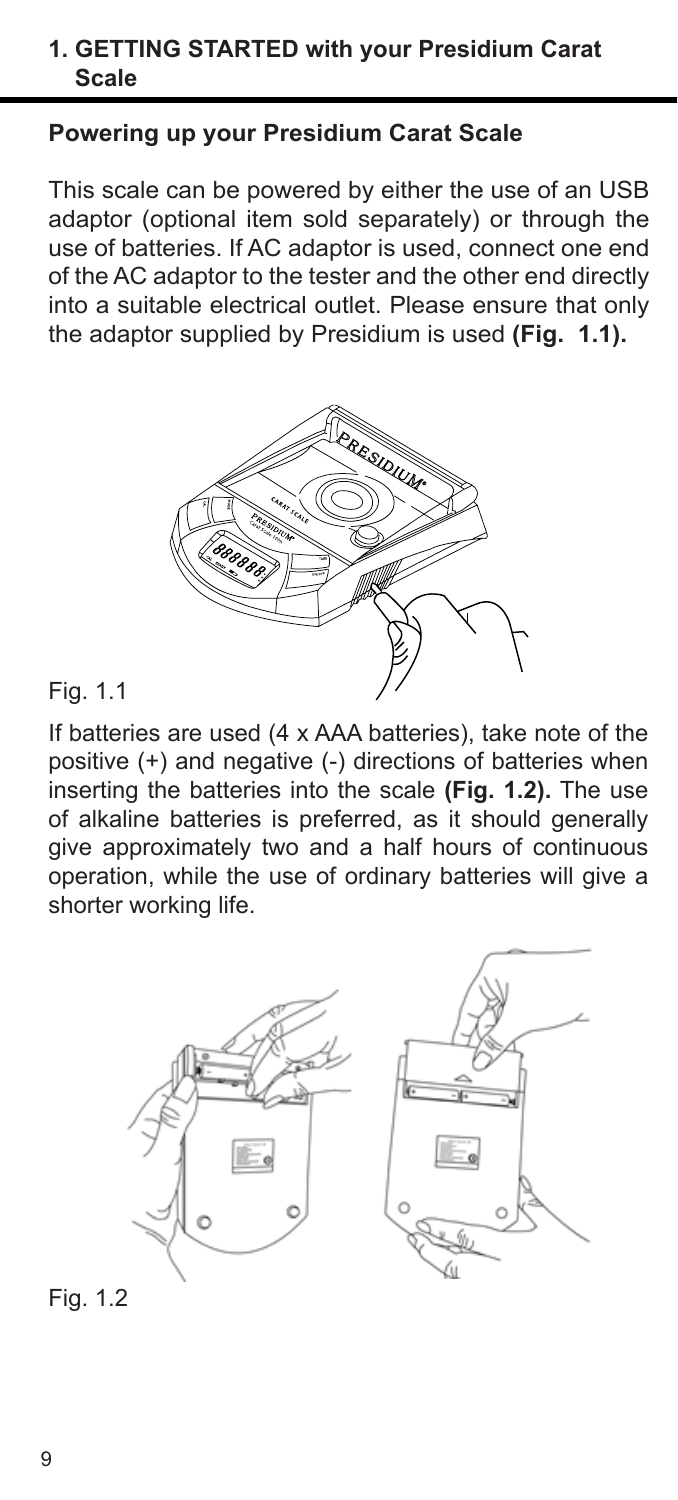## **Turning on your Presidium Carat Scale**

Place the scale on flat level surface. Lift the transparent lid. Place the tray on the weighing arm, then close the lid **(Fig. 1.3).** 



## Fig. 1.3

Press the **[ON/OFF]** button **(Fig. 1.4)** to turn on the scale.



## Fig. 1.4

All segments on the Display should blink three times **(Fig. 1.5)**  for self-testing to ensure that the LCD is functioning properly.



Fig. 1.5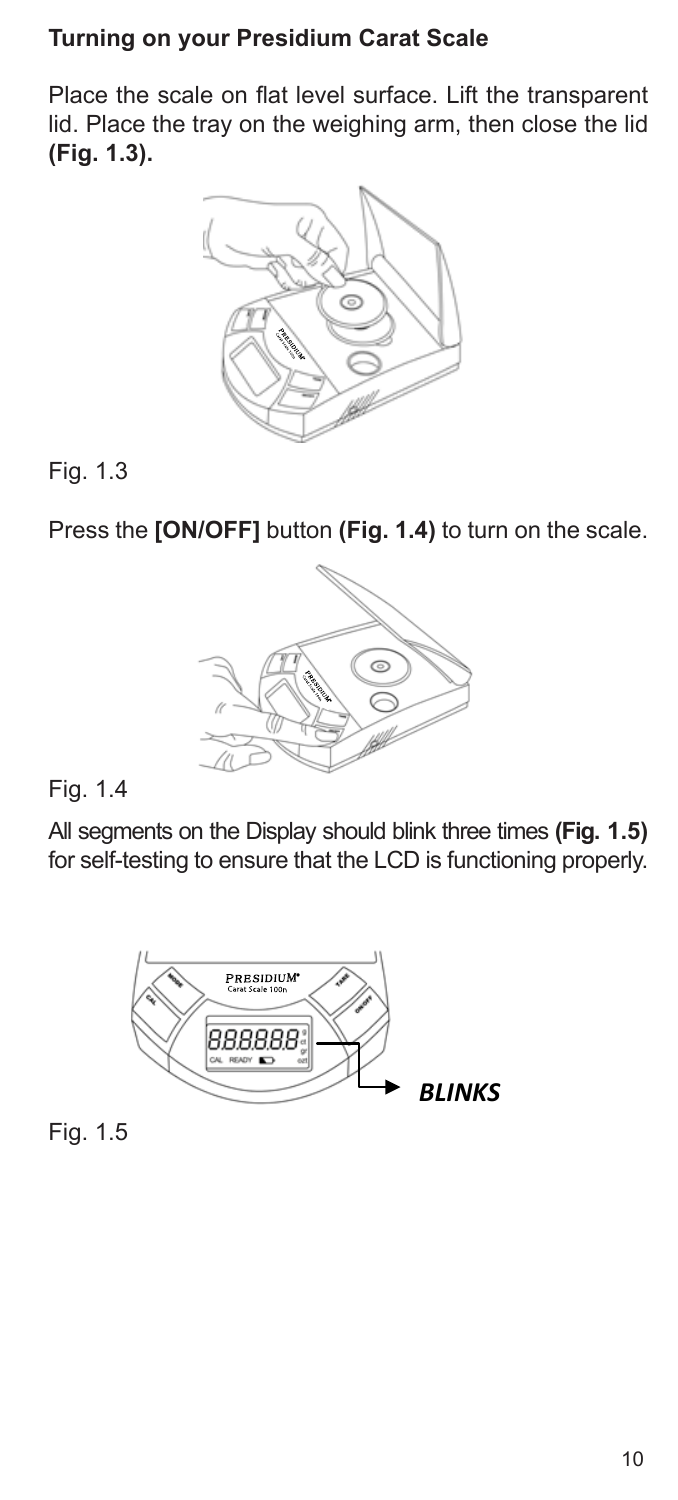## **Calibration**

Press the CAL button and [CAL] will appear and start blinking. When the display prompts, make sure the Calibration Weight (20g) is placed on the weighing tray (Fig. 1.6). Close the transparent lid.



#### Fig. 1.6

"CAL" will become stable and after a few seconds, "20.000g" will appear, this signifies the completion of calibration (Fig. 1.7).



## Fig. 1.7

The unit is now ready for use after calibration

If required to calibrate again, press "CAL" to initiate calibration process **(Fig. 1.6 – Fig. 1.7)** of unit.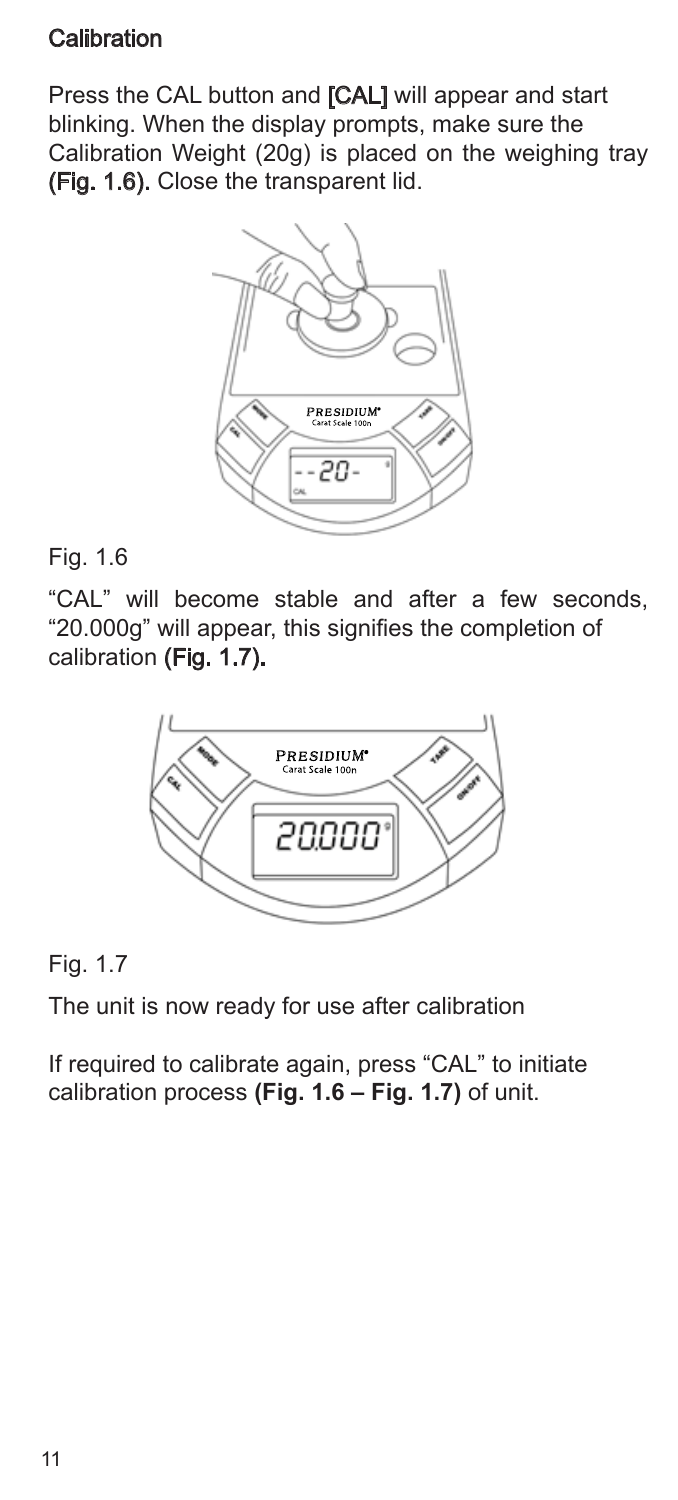### **2. PERFORMING A TEST with your Presidium Carat Scale**

Place the gemstone to be measured on the weighing tray **(Fig. 2.1)** after the word "READY" appears. The result will be displayed immediately on the LCD.



# Fig. 2.1

For accurate reading, take the reading only after the word "READY" appears **(Fig. 2.2).** 



Fig. 2.2

For conversion between different measuring unit, press "MODE". It will change the measuring units (g, ct, gr, ozt) **(Fig. 2.3).**

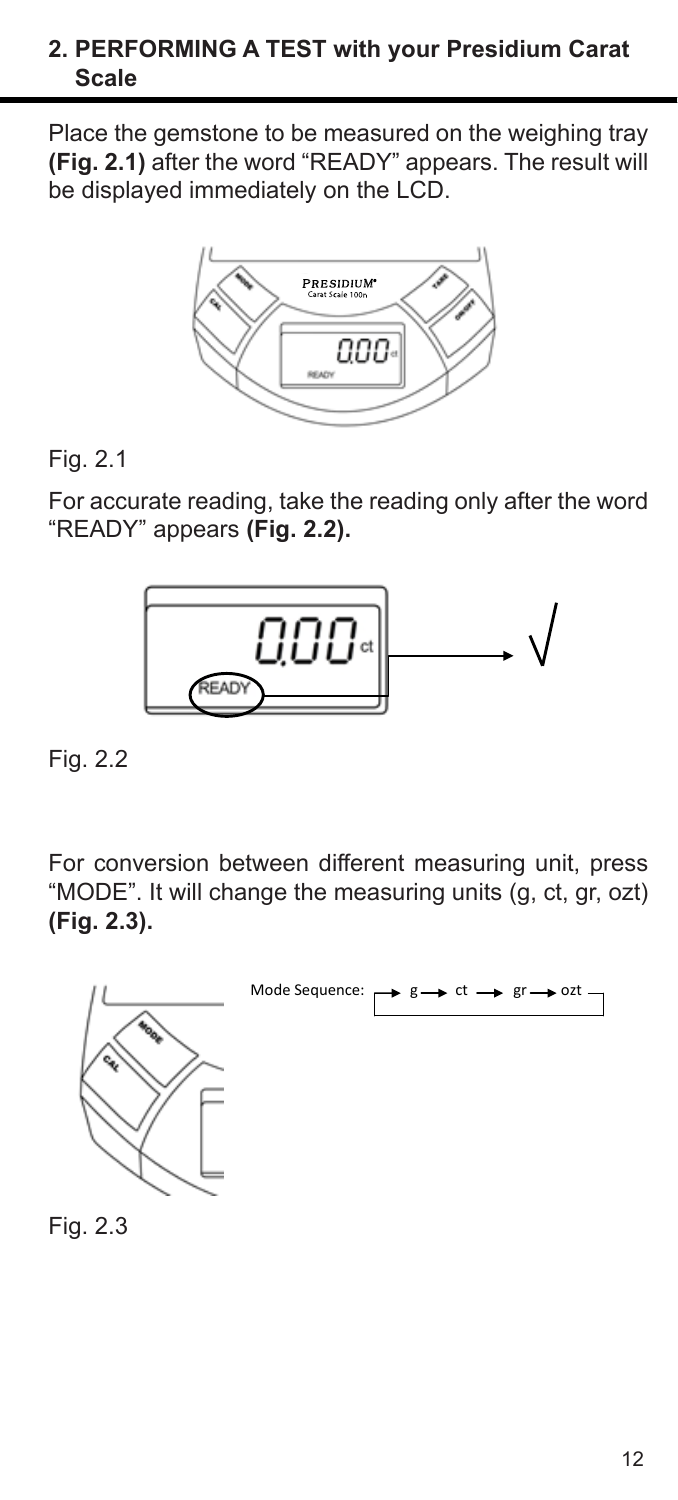In case a "Vessel" is required, place it on the weighing arm, press "TARE" to offset the weight of the vessel.

# **Tips for using your Presidium Carat Scale**

Keep the transparent lid closed when the scale is in operation.

It is advisable to take multiple readings if any doubt exists regarding the test results indicated.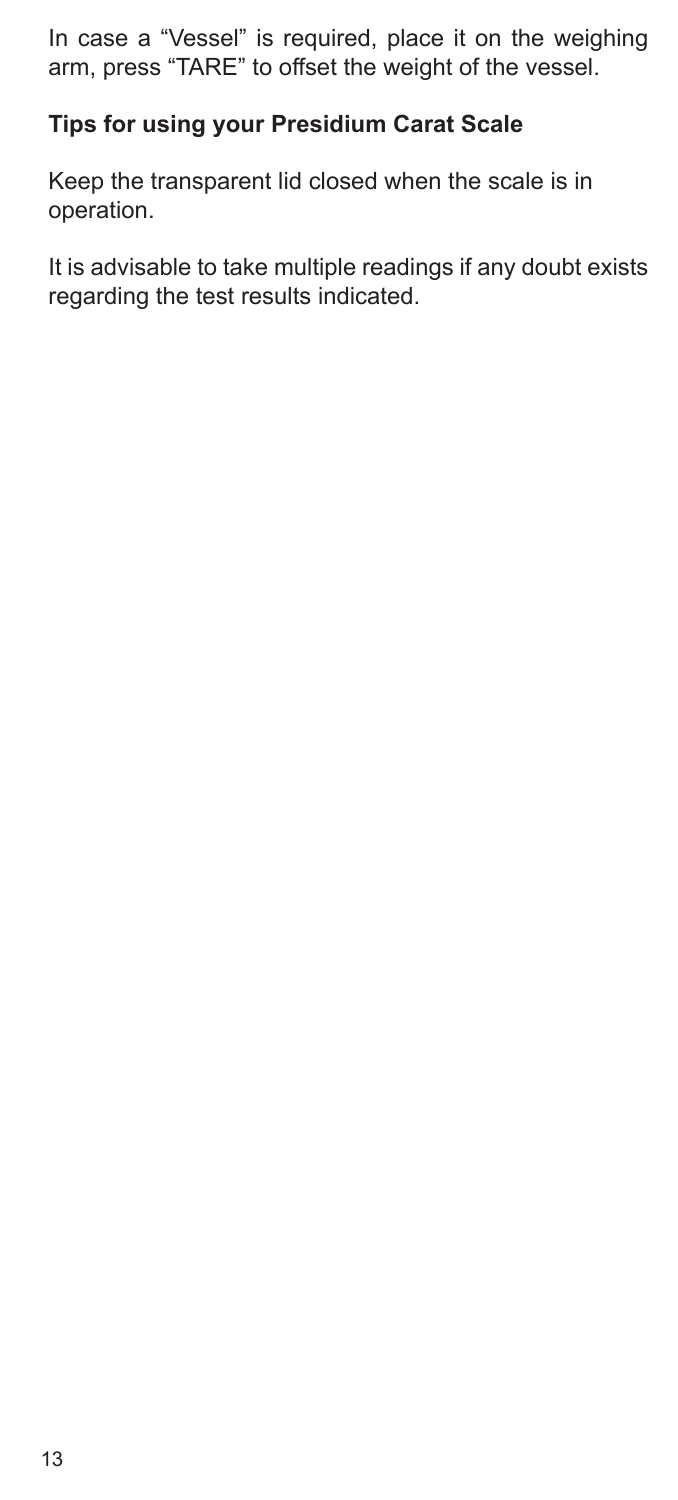**[CAL]** does not stop blinking:

• The calibration weight was removed from the tray during calibration and calibration was terminated. The calibration process must be repeated.

**[Error]** sign appears during calibration:

• The calibration weight was placed onto the tray before the [CAL] started blinking.

**[Err LO]** sign appears during calibration:

The calibration weight is below the standard weight (20g).

**[Err HI]** sign appears during calibration stage:

• The calibration weight has exceeded that standard weight (20g).

**[EEEEE]** sign appears:

The weighing range exceeds 100ct/20g weighing capacity.